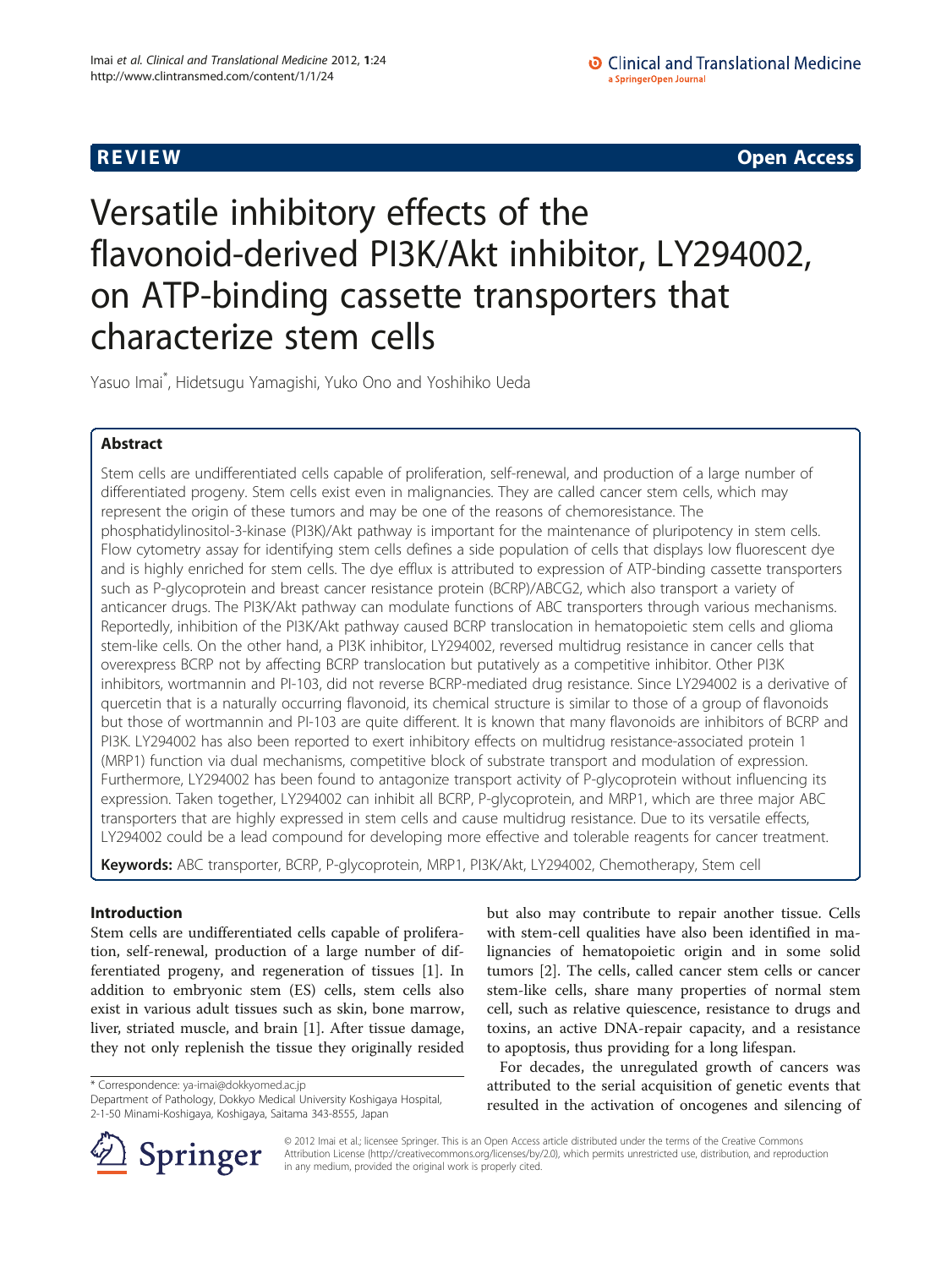tumor suppressor genes involved in apoptosis. Now, it is recognized that another key event in tumor progression is the alterations of genes involved in regulation of stem cell renewal. When cancer cells of different origins were analyzed for their proliferative potential in various assays, only a small minority of cells were able to proliferate extensively. Those cells, i.e., cancer stem cells, are derived either from transformed normal stem cells or more differentiated progenitor cells that have acquired the ability of self-renewal as a result of oncogenic mutation [[3\]](#page-6-0). Thus, cancer stem cells may represent the origin of cancer and furthermore would play a pivotal role in maintaining cancer cell population. In this point of view, characterization of cancer stem cells would be significant and important for clinical cancer treatment.

Stem cells can be purified based on the efflux of fluorescent dyes such as rhodamine 123 (rho123) and Hoechst 33342 (Hoechst). A widely used flow cytometry assay for identifying stem cells defines a side population (SP) of cells displaying low Hoechst fluorescence and comprising about 0.05% of total cells [[4\]](#page-6-0). This SP population is highly enriched for lineage-specific stem cells. The dye efflux component of the SP phenotype has been assumed to express ATP-binding cassette (ABC) transporters such as P-glycoprotein (P-gp), encoded by the multidrug resistance 1 (MDR1) gene, and breast cancer resistance protein (BCRP)/ABCG2. BCRP expels Hoechst but not rho123, while P-gp expels both Hoechst and rho123. Accordingly, normal and cancer stem cells express high levels of P-gp and BCRP. These two ABC transporters and multidrug resistance-associated protein 1 (MRP1)/ABCC1 constitute the three principle ABC transporters implicated in multidrug resistance. MRP1 has also been found to be expressed in SP cells [\[4](#page-6-0)].

# Chemoresistance and cancer stem cells

Cancer cells can acquire resistance to chemotherapy by various mechanisms. Since most cancer cells are genetically unstable at either chromosomal or nucleotide level, cancer cells that recur after initial chemotherapy usually acquire drug resistance by accumulating genetic changes which lead to a selective advantage that allows them to survive the chemotherapy and reconstitute the population of tumor cells. Some of these genetic changes observed in cancer cells grown in tissue culture are a loss of cell surface receptor or transporter for a drug, specific metabolism of a drug, or alteration by mutation of the specific target of a drug. In such cases, resistance to only a small number of related drugs is observed. In addition, cancer cells often express mechanisms that confer simultaneous resistance to many structurally and functionally unrelated drugs. This phenomenon, called multidrug resistance, can result from limitation of cellular drug accumulation by limiting uptake, enhancing efflux or affecting membrane lipids such as ceramid [\[5](#page-6-0)]. Blocking apoptosis, activation of detoxifying drugs, repair of DNA damage, and alteration in the cell cycle and checkpoints also render cancer cells resistant to the cytotoxic drugs [\[6](#page-6-0)]. Alternatively, cancer stem cells are intrinsically resistant to chemotherapy through their quiescence, their capacity for DNA repair, and expression of ABC transporters such as BCRP, P-gp, and MRP1. Cancer stem cells survive chemotherapy and support regrowth of the tumor. Those ABC transporters transport both hydrophobic and hydrophilic compounds, and play important roles in normal physiology in the transport of drugs [[2\]](#page-6-0). Therefore, modifying functions of the ABC transporters would be one of the attractive strategies for overcoming multidrug resistance of cancer stem cells.

# The PI3K/Akt pathway in cancer stem cells

Large scale transcriptional profiling analysis revealed that many of the transcripts enriched in human ES cells fell within three major signaling categories belonging to the Ras/MAPK/ERK pathway, the phosphatidylinositol-3-kinase (PI3K)/Akt pathway, and NFκB signaling pathways [[7\]](#page-6-0). Among these, the PI3K/Akt pathway had been shown to be important for the maintenance of pluripotency in mouse ES cells [\[8](#page-6-0),[9\]](#page-6-0). LY294002, which is a specific PI3K inhibitor, was shown to cause prominent cell differentiation in human ES cells [[7\]](#page-6-0). PI3K enzymes are normally regulated by growth factors and serve to phosphorylate phospholipids at the plasma membrane. Activated PI3K phosphorylates phosphatidylinositol 4,5-bisphosphate ( $PIP<sub>2</sub>$ ) and generates phosphatidylinositol 3,4,5-triphosphate ( $PIP_3$ ) which acts as a second messenger. Akt interacts with  $PIP_3$  and subsequently translocates to the plasma membrane. Akt plays a critical role in controlling the balance between survival and apoptosis. Recent studies indicate that numerous components of the PI3K/Akt pathway are targeted by amplification, mutation and translocation more frequently than any other pathway in cancer patients, with resultant activation of the pathway [[10](#page-6-0)]. In addition, it has been suggested that activation of the PI3K/Akt pathway is required for the maintenance and viability of cancer stem cells in breast cancer, prostate cancer, and brain tumor [[11](#page-6-0)-[13\]](#page-6-0). Inhibition of AKT activity in cancer stem cells also resulted in sensitization of cells to therapy and increased survival of mice bearing human glioma xenografts in vivo [[11](#page-6-0)-[14](#page-6-0)]. Hence, the PI3K/Akt pathway can be an attractive target for cancer therapy. Inhibiting the pathway might also result in differentiation of cancer stem cells [\[15\]](#page-6-0).

# Inhibitor of PI3K internalizes BCRP in stem cells

The PI3K/Akt pathway can modulate functions of ABC transporters through various mechanisms. According to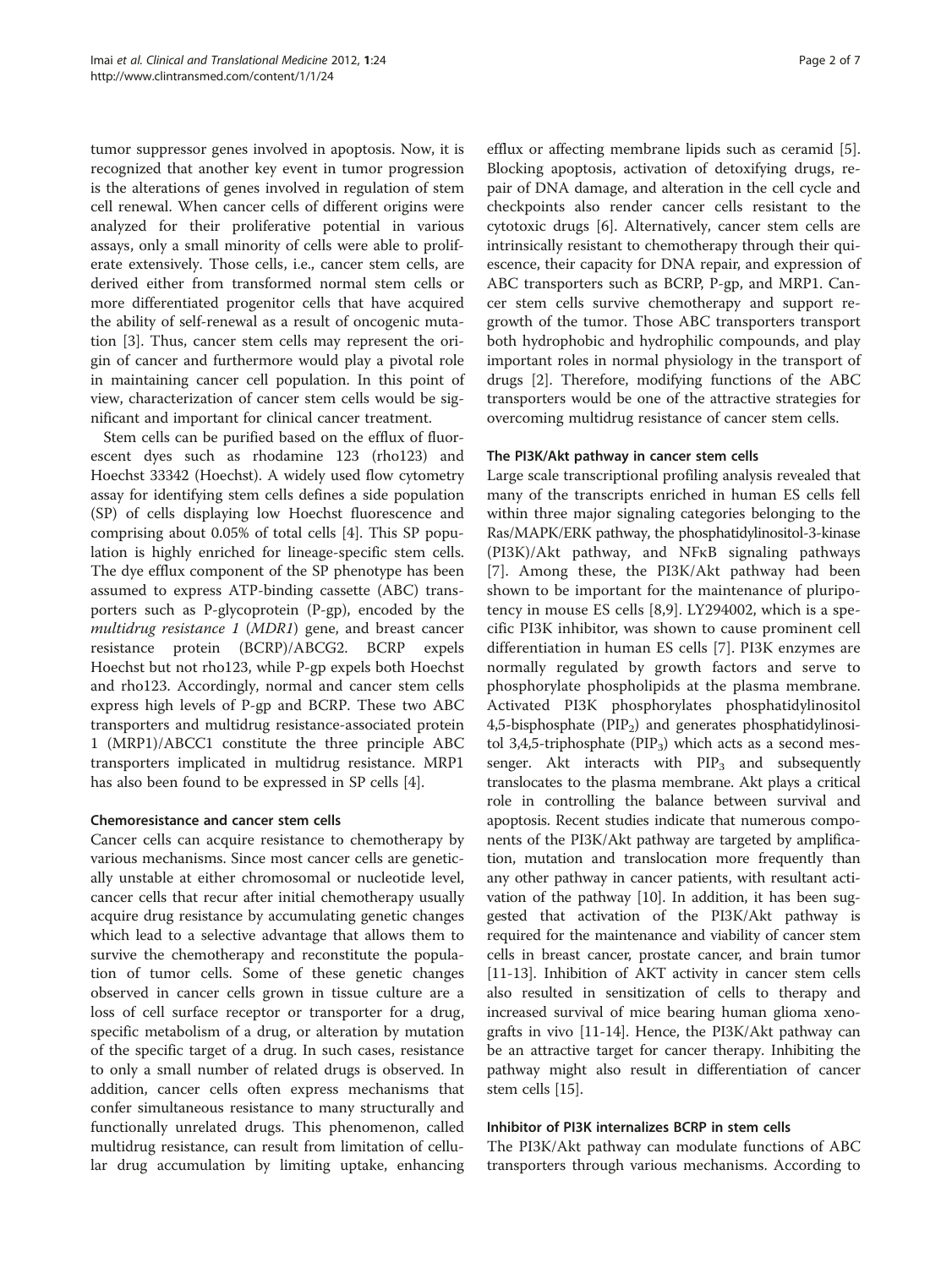<span id="page-2-0"></span>the previous studies, inhibition of the PI3K/Akt pathway caused BCRP internalization in cells. Mogi, et al. reported a reduced SP fraction in the bone marrow of Akt1-null mice [[16\]](#page-6-0). Enforced expression of Akt increased the SP fraction in the wild-type mouse bone marrow but not in the  $Bcrp^{-/-}$  bone marrow. They also showed that treatment of SP cells with 10 μM of LY294002 for 90 min promoted Bcrp translocation from the plasma membrane to the intracellular compartment. Similar results have been reported concerning glioma tumor stem-like cells [\[17\]](#page-6-0). However, the more detailed molecular mechanism of vesicular BCRP trafficking regulated by the PI3K/Akt pathway mostly remains to be elucidated. Alteration of subcellular BCRP localization was also observed in porcine non-SP cells, LLC-PK1 [[18](#page-6-0)]. Treatment with 20 μM of LY294002 for 90 min caused BCRP internalization from the cell surface. Transfection of the dominantnegative Akt plasmid resulted in internalization of a part of BCRP in LLC-PK1 cells. Therefore, it was hypothesized that cellular distribution of BCRP might

be regulated by the PI3K/Akt signaling pathway in non-stem cells as well as stem cells.

LY294002 inhibits BCRP without affecting its translocation However, effects of inhibition of the PI3K/Akt pathway in cancer cell lines were different from those in stem cells [\[19\]](#page-6-0). In the study, the breast cancer MCF-7 cells were transfected with exogenous BCRP cDNA and MCF-7/BCRP cells that stably overexpress BCRP were established. This cell line expresses epidermal growth factor receptor and may be under the control of its downstream pathways such as the Ras/MAPK/ERK pathway and the PI3K/Akt pathway. MCF-7/BCRP cells were found to overexpress BCRP (Figure 1A) and they showed significantly higher resistances to SN-38 and topotecan, which are both BCRP substrate drugs, than the corresponding parental cells (Figure 1B). MCF-7/ BCRP cells also acquired slightly more resistance to the PI3K inhibitors (Figure 1C and data not shown), but the degrees of resistance did not seem to be significant considering the degrees of resistance against anticancer

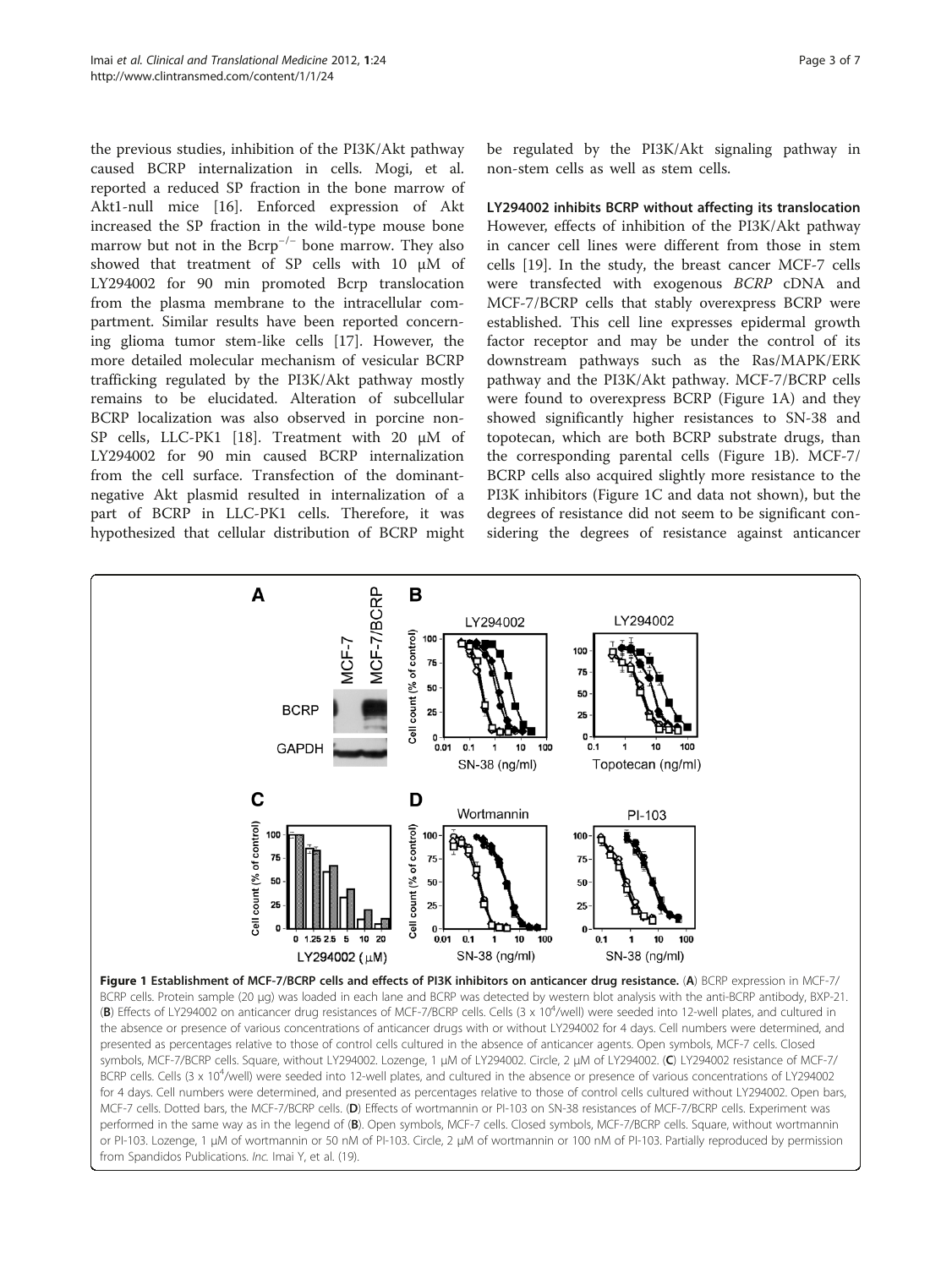drugs. LY294002 significantly enhanced cytotoxicities of SN-38 and topotecan on MCF-7/BCRP cells in a dosedependent manner, while it little affected the cytotoxicities on MCF-7 cells (Figure [1B](#page-2-0)). On the other hand, wortmannin and PI-103 did not show any significant reversing effects of BCRP-mediated drug resistances in the cells (Figure [1D](#page-2-0) and data not shown). LY294002 treatment reversed BCRP-mediated multidrug resistance, but total BCRP levels (Figure 2A) or cell surface BCRP levels (Figure 2B) in MCF-7/BCRP cells were not affected by the treatment with up to 5 or 2 μM of LY294002, respectively. Effects of LY294002 on cellular accumulation of topotecan were then evaluated by flow cytometric analysis. Cellular topotecan uptake was remarkable in the parental MCF-7 cells but not in the MCF-7/BCRP cells in the absence of LY294002 (Figure 2C). LY294002 treatment at the concentrations of 10–20 μM clearly

A

demonstrated increased cellular topotecan uptake in a dose-dependent manner in the medium containing 40 μM of topotecan (Figure 2C). The effects were weaker than those of gefitinib but were stronger than estrone in this situation (data not shown). This surprising result suggested that trafficking problem was not a main reason for the loss of BCRP function mediated by LY294002. Fluorescence immunohistochemistry confirmed that MCF-7/BCRP cells treated with LY294002 expressed BCRP mainly on the plasma membrane in this experimental setting (Figure [3\)](#page-4-0).

For the past decade, PI3K/Akt inhibitors have been known to cause more favorable outcomes when coadministered with usual anticancer drugs. Deregulation of drug transporters is one of the postulated mechanisms. It had been reported that inhibition of the PI3K/ Akt pathway modulated BCRP-mediated drug transport

MCF-7/BCRP



B

MCF-7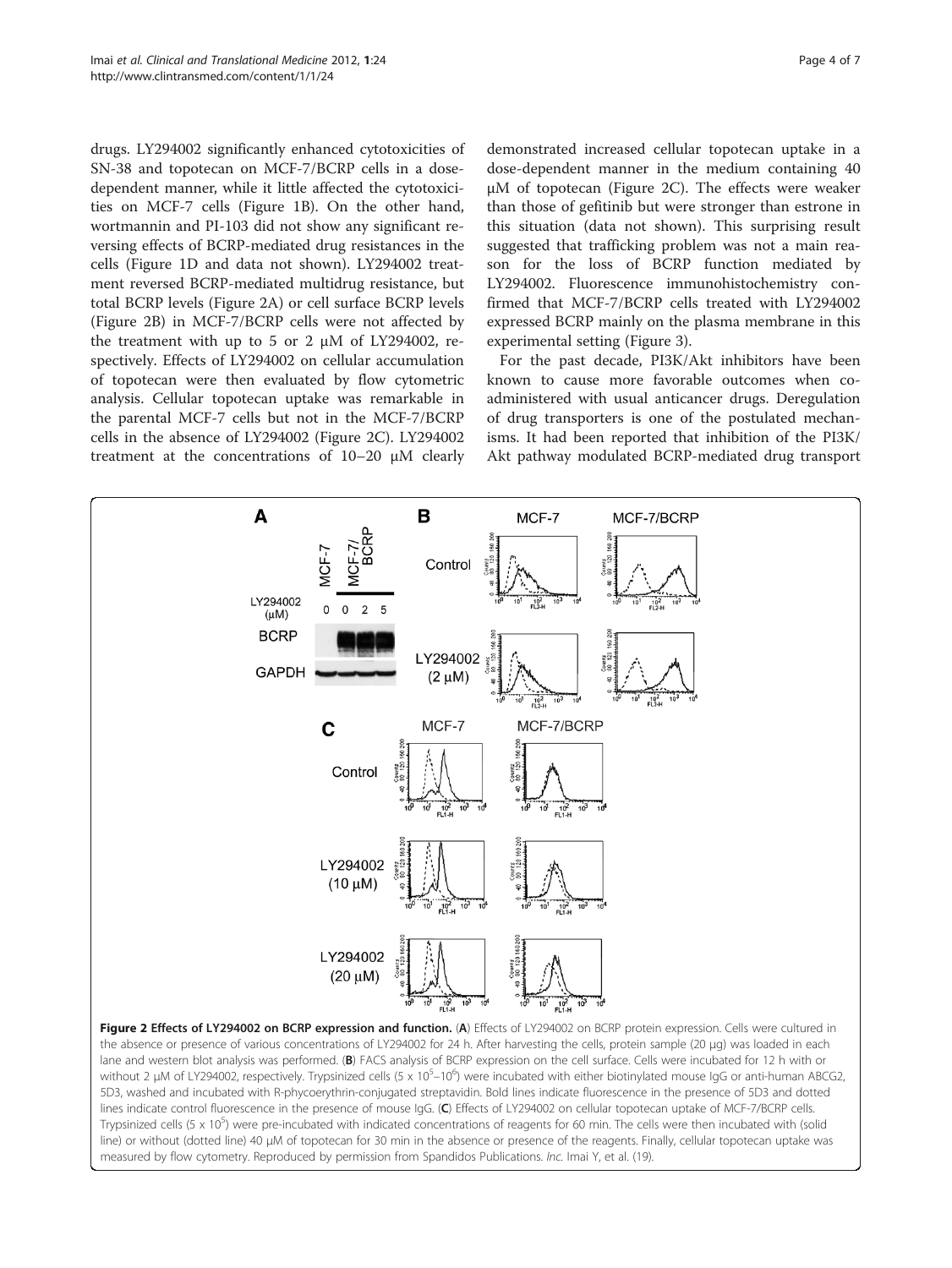<span id="page-4-0"></span>

via BCRP translocation in SP cells in the bone marrow and glioma stem-like cells. It was also reported that inhibition of the PI3K/Akt pathway resulted in BCRP translocation in renal polarized cells [\[16](#page-6-0)-[18\]](#page-6-0). However, effects of the PI3K/Akt inhibitors on BCRP function were found to be considerably different in BCRPtransfected MCF-7 cells. LY294002 did not affect cellular BCRP distribution in the cancer cell line but exerted inhibitory effects on BCRP-mediated topotecan efflux. Thus, LY294002 demonstrated BCRP-inhibitory effects different from those observed in the previous studies. Then, two possible explanations were postulated to explain the results. The first one was the difference of cell characters between stem cells and non-stem cells. Regulation of subcellular BCRP distribution by the PI3K/Akt pathway might be specific to a subset of cells such as stem/stem-like cells. It is known that the PI3K/Akt signaling pathway is activated and plays a role in the maintenance of pluripotency and viability of stem cells [[7\]](#page-6-0). BCRP is expressed on the cell surface of pluripotent stem cells but becomes downregulated with cell maturation. On the other hand, the PI3K/Akt signals have been reported to regulate activity and trafficking of some transporters and/or receptors, such as transferrin receptor, low-density lipoprotein receptor, the aminoacid transporter 4F2, integrin, and Glut1 through regulating endocytosis and recycling [\[20,21](#page-6-0)]. Therefore, the PI3K/Akt signaling pathway might be involved in mechanisms of BCRP trafficking to the cell surface and maintenance of the pluripotency of stem cells. Another explanation was that some of the BCRP protein might be internalized, but expression levels of overexpessed BCRP in cancer cells are too high to discern internalized BCRP and most of BCRP would be left uninternalized. But, it was supposed that

this hypothesis could not successfully explain the data that LY294002 clearly and remarkably sensitized MCF-7/BCRP cells to BCRP-substrate drugs. Accordingly, interaction of LY294002 with the drug binding sites of BCRP was thought to explain the reversal effects. Since BCRP overexpression did not result in acquisition of comparable degrees of LY294002 resistance with those of anticancer drugs (Figure [1C\)](#page-2-0), LY294002 would not be a transport substrate of BCRP but it would competitively interact with the drug binding site.

### Inhibitory effects of LY294002 on MRP1 and P-gp

LY294002 has been reported to competitively inhibit MRP1-mediated doxorubicin transport [[22\]](#page-6-0). Besides, MRP1 expression has been found to be regulated by the PI3K/Akt pathway. Treatment of myelogenous leukemia cells with wortmannin resulted in lower levels of phosphorylated Akt, downregulated MRP1 expression, and decreased rho123 extrusion in dye efflux assay [[23](#page-6-0)]. In another report, modulation of PI3K activity with the use of constitutively active and dominant-negative inhibitors was found to affect the ability of prostate cancer cells to respond to chemotoxic treatments [[24\]](#page-6-0). MRP1 expression was upregulated as a consequence of PI3K activation in prostate cancer cells. Thus, LY294002 can also exert inhibitory effects on MRP1 function via dual mechanisms, i.e., competitive block of substrate transport and modulation of expression.

LY294002 has also been observed to antagonize transport activity of P-gp without influencing its expression and antagonize P-gp-mediated multidrug resistance [\[25](#page-6-0)]. Authors of this report discussed that suppression of the apoptotic pathway and regulation mechanism of the transport activity controlled by the PI3K/Akt kinase pathway might be additive to P-gp-mediated drug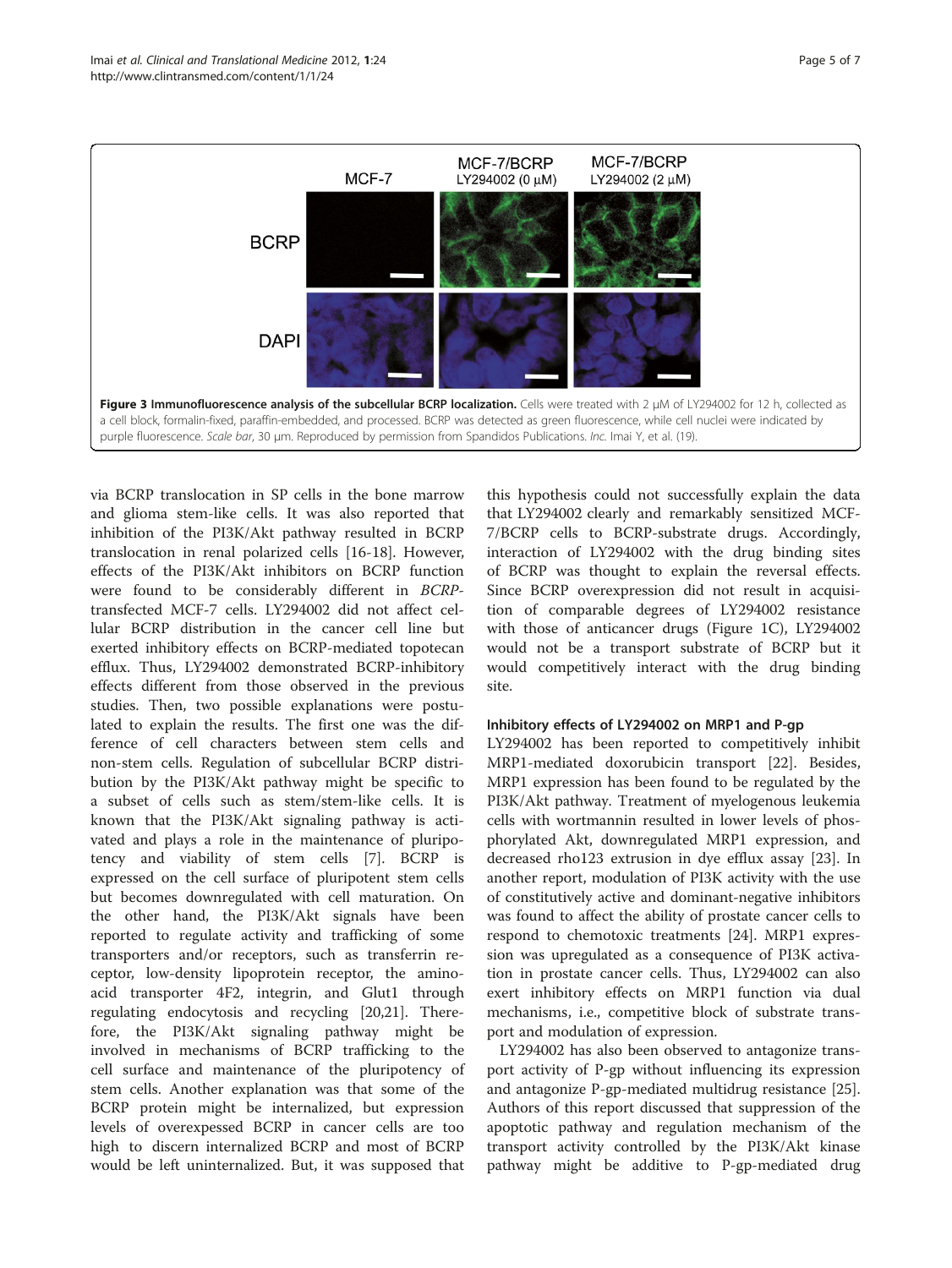

resistance. However, effects of other inhibitors of the pathway were not tested in the report, and we suspect that inhibition of P-gp-mediated drug transport by LY294002 might have been irrelevant to inhibition of the PI3K/Akt pathway. Taken together, LY294002 can inhibit all P-gp, MRP1 and BCRP.

## Flavonoid as seeds of cancer chemotherapeutic drugs

LY294002 was designed as a synthetic PI3K inhibitor based on quercetin, a naturally occurring flavonoid. Quercetin and other flavonoids had been found to reverse BCRP-mediated drug resistance to variable degrees in the previous study [[26\]](#page-6-0). In fact, the chemical structure of LY294002 is very similar to those of quercetin and the strongest flavonoid that reverses BCRP-mediated drug resistance, acacetin. But the chemical structures of wortmannin and PI-103 are quite different (Figure 4). Flavonoids are polyphenolic compounds which are abundant in fruits, vegetables, and plant-derived beverages such as tea, green tea and wine. Flavonoids inhibit a broad range of protein kinases including PI3K [[27-29\]](#page-6-0). It was reported that inhibitory activity against PI3K was noted in many flavonoids, among which flavonols (kaempferol, quercetin, myricetin, quercetagetin, et al.) showed very strong inhibitory effects [[29\]](#page-6-0). These naturally occurring substances can inhibit PI3K kinase activity and function of ABC transporters by altering cellular distribution and by competitive block of substrate transport. Therefore, flavonoids and their derivatives could be a promising source of anticancer drugs.

# Conclusions

In addition to BCRP-internalizing effect in stem cells, LY294002 would competitively inhibit transport activity of BCRP. LY294002 also inhibits transport by P-gp and MRP1. Since LY294002 thus exerts versatile inhibitory effects on the ABC transporters that characterize stem cells and cancer stem cells (Figure 5), it can be a lead for